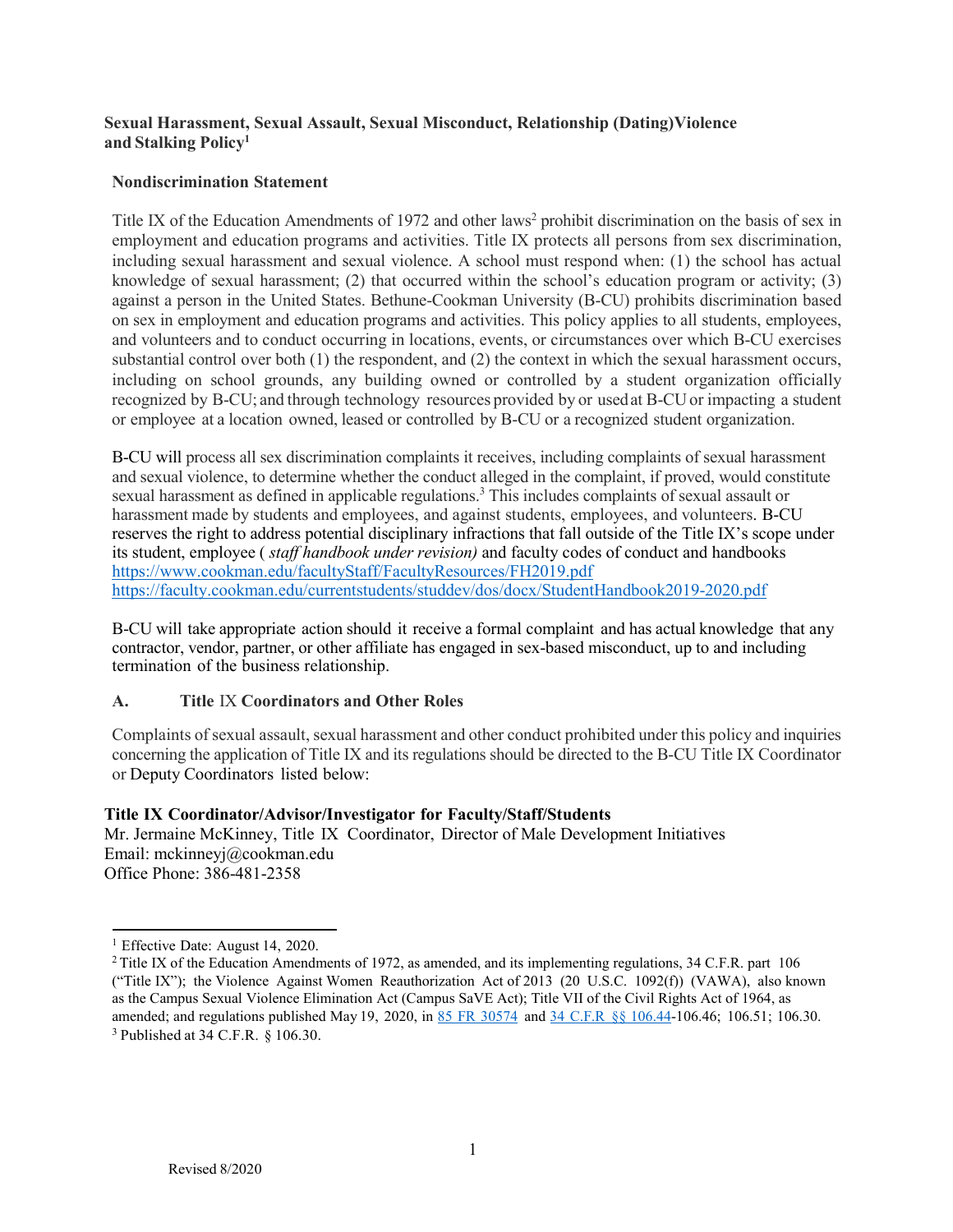#### **Deputy Title IX Coordinator/Advisor/Investigator**

Mrs. Kimberly Lyn Director of Student Services, Initiatives and Conduct Email: [bluek@cookman.edu](mailto:bluek@cookman.edu) Office Phone: [386-481-2451](tel:386-481-2451)

#### **Deputy Title IX Coordinator/Hearing Officer-Decision Maker**

Dr. Camaille Shepard [Project Director/Senior Implementation Leader](https://secure.paycor.com/Perform/Employee/41573/94715473999116#Position) Email: [shepardc@cookman.edu](mailto:shepardc@cookman.edu) Office Phone: [386-481-2331](tel:386-481-2331)

#### **Deputy Title IX Coordinator/Hearing Officer-Decision Maker/Investigator**

Dr. Tasha Youmans Dean of the Library/Chief Librarian Email: [youmanst@cookman.edu](mailto:youmanst@cookman.edu) Office Phone: [386-481-2181](tel:386-481-2181)

#### **Interim Title IX Coordinator for Athletics**

Mr. Joseph Coluccio Athletics Accounting / Business Manager Email: [coluccioj@cookman.edu](mailto:coluccioj@cookman.edu) Office Phone: 386-481-2203

#### **Title IX Investigator/Advisor/Hearing Officer-Decision Maker**

Mr. Kahreem Golden Manager of Government Relations and Strategic Initiatives Email: [goldenk@cookman.edu](mailto:goldenk@cookman.edu) Office Phone: 386-481-2095

#### **Title IX Investigator/Advisor**

Ms. Jennifer Thomas Director of Student Life Email: [thomasje@cookman.edu](mailto:thomasje@cookman.edu) Office Phone: [386-481-2463](tel:386-481-2463)

#### **Title IX Investigator/Advisor**

Mr. Darian McCaskill Director of Media Services Email: [mccaskilld@cookman.edu](mailto:mccaskilld@cookman.edu) Office Phone: [386-481-2885](tel:386-481-2885)

#### **Title IX Investigator/Advisor**

Mr. Montrice O'Neal Executive Director of Student Life Email: [onealm@cookman.edu](mailto:onealm@cookman.edu) Office Phone: [386-481-2464](tel:386-481-2464)

#### **Title IX Hearing Officer/Decision Maker**

Dr. Clarissa West-White Bibliographic Instructor/Reference Librarian Email: [whitec@cookman.edu](mailto:whitec@cookman.edu) Office Phone: [386-481-2198](tel:386-481-2198)

#### **Title IX Hearing Officer/Decision Maker**

Revised 8/2020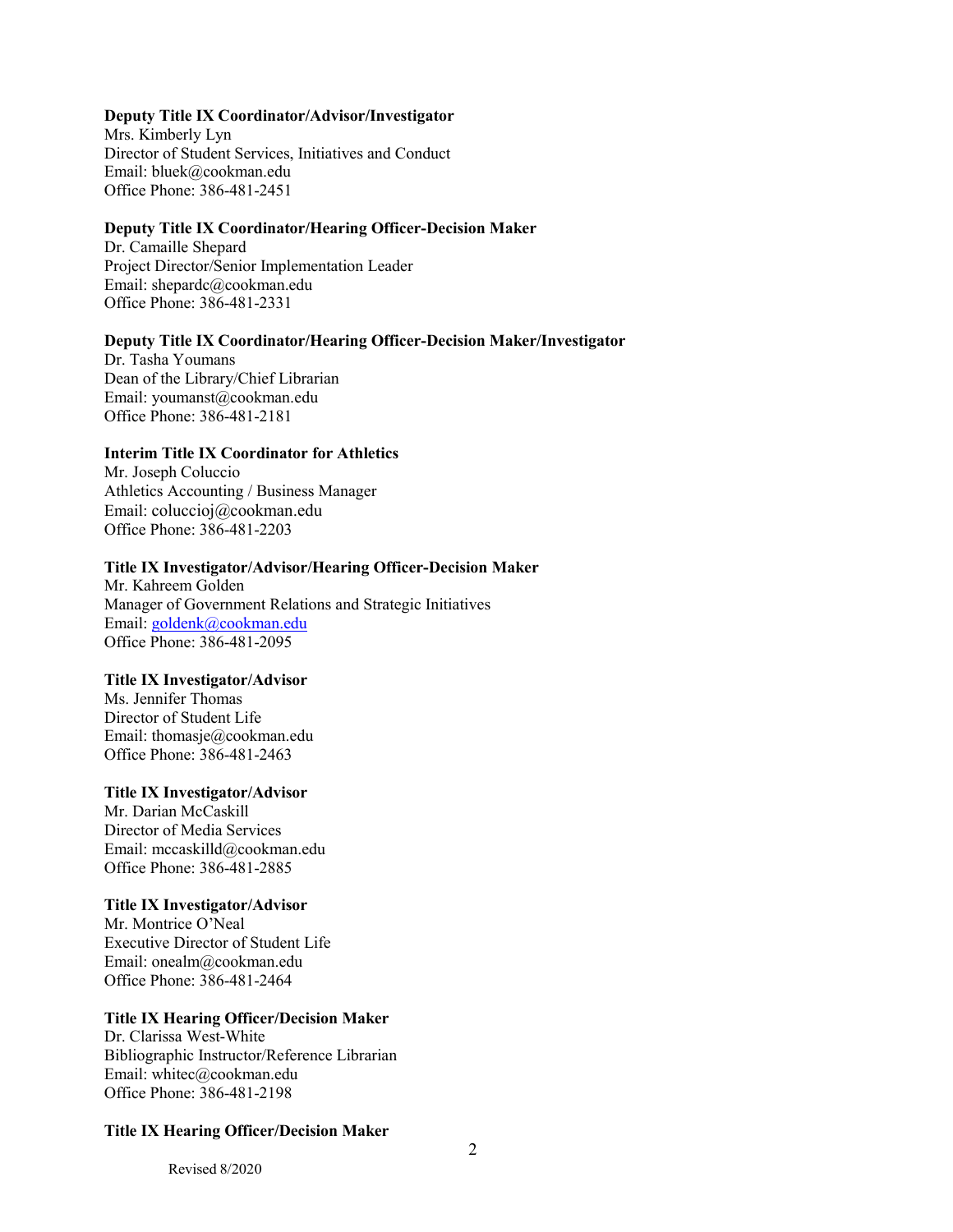Dr. Torrance Williams Assistant Professor/Director of Athletic Training Email: [williamsto@cookman.edu](mailto:williamsto@cookman.edu) Office Phone: [386-481-2103](tel:386-481-2103)

#### **Title IX Hearing Officer/Decision Maker**

Ms. Chelsea Washington Director of Title III Email: [shellc@cookman.edu](mailto:shellc@cookman.edu) Office Phone: [386-481-2543](tel:386-481-2543)

#### **Vice President for Enrollment Management and the Student Experience**

(Determines whether a Title IX case has enough evidence to warrant a hearing and determines consequences for students if there is a finding of wrongdoing) VP Anthony Jones Email: [Jonesa@cookman.edu](mailto:Jonesa@cookman.edu) Office Phone: 386-481-2494

### **Executive Director of Human Resources**

(Determines consequences if there is a finding of wrongdoing, if a university employee is involved) Dr. Arlesia F. Welch Email: [welcha@cookman.edu](mailto:welcha@cookman.edu) Office Phone: 386-481-2994

The Title IX Coordinator's and Deputy Coordinators' responsibilities include receipt and review of complaints, investigating or overseeing the investigation of complaints of alleged sexual misconduct or harassment; ensuring that consistent standards and practices apply to all investigations; being available to meet with students and employees who believe a violation of this policy has occurred; and assisting campus security or law enforcement as needed. Students and employees may also contact the U.S. Department of Education, Office for Civil Rights at:  $(800)$  421-3481 or ocr $(\partial \text{ed.gov})$ .

### **Additional roles include Advisors, Hearing officer/Decision maker, Executive Director of Human Resources, Campus Safety Officers.**

### **B. Policy Definitions**

**Actual knowledge** means notice of sexual harassment or allegations of sexual harassment to B-CU's Title IX Coordinator or any B-CU official who has authority to institute corrective measures on behalf of B-CU.4 There can be no imputation of knowledge based solely on vicarious liability or constructive notice, and the "actual knowledge" requirement is not satisfied when the only B-CU official with actual knowledge is the respondent.

**Complainant** means an individual who is alleged to be the victim of conduct that could constitute sexual harassment. A complainant must be enrolled at or employed by B-CU when the formal complaint is filed.

**Education program or activity** includes locations, events, or circumstances over which the recipient exercised substantial control over both the respondent and the context in which the sexual harassment occurs, and also includes any building owned or controlled by a student organization that is officially recognized by a postsecondary institution.

**Formal complaint** means a document filed by a complainant or signed by the Title IX Coordinator alleging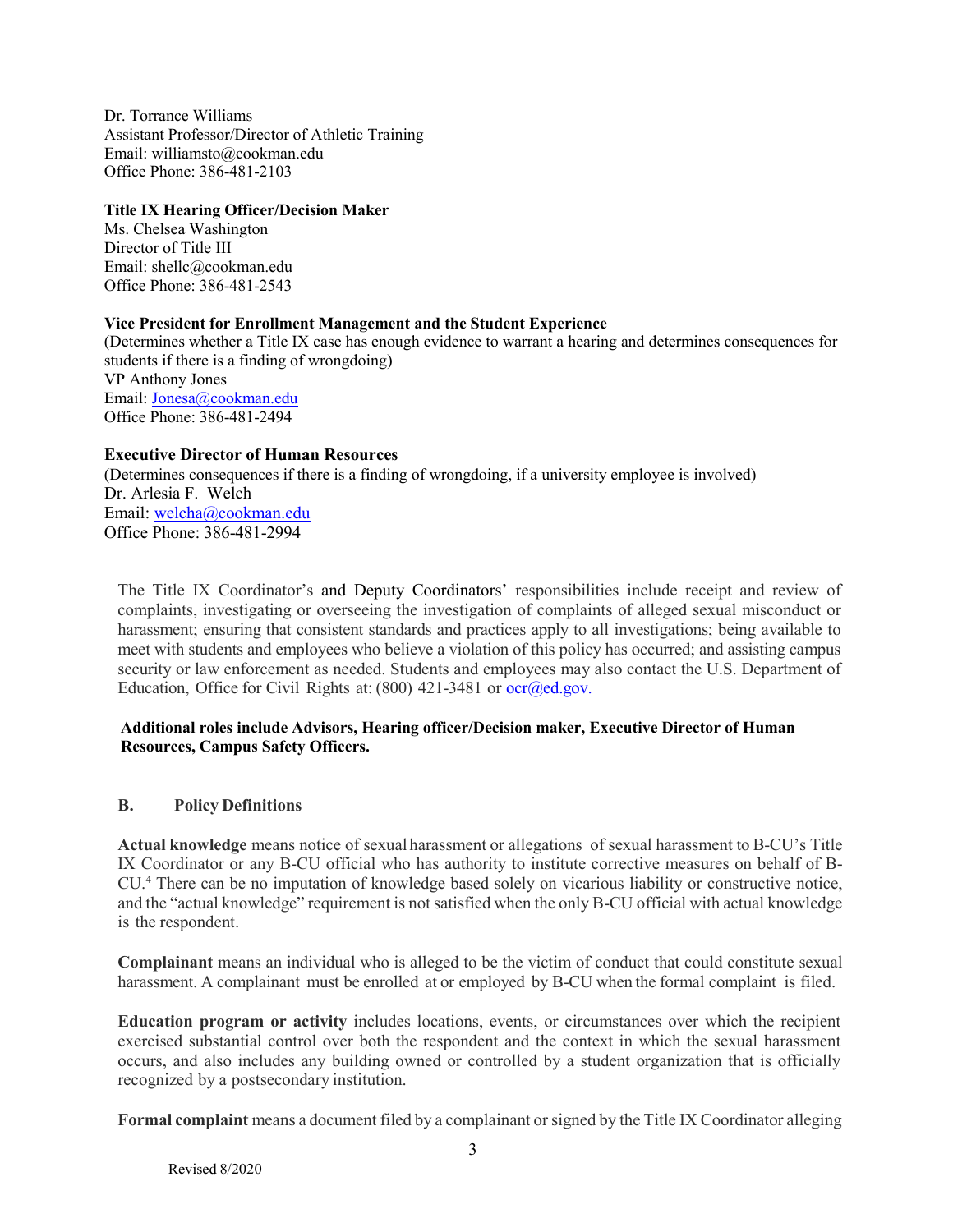sexual harassment against a respondent and requesting that B-CU investigate the allegation of sexual harassment. At the time of filing a formal complaint, a complainant must be participating in or attempting to participate in the education program or activity of B-CU. A formal complaint may be filed with the Title IX Coordinator in person, by mail, by e-mail using the contact information for the Title IX Coordinator listed in this policy and other publications, or through an online portal provided for this purpose by B-CU that (1) contains the complainant's physical or digital signature, or (2) otherwise indicatesthat the complainant is the person filing the formal complaint. Where the Title IX Coordinator signs a formal complaint, the Title IX Coordinator is not a complainant or otherwise a party.

<sup>&</sup>lt;sup>4</sup> "Any B-CU official who has authority to institute corrective measures on behalf of B-CU" is defined as the Title IX Coordinator, the Deputy Coordinators, and the Executive Director of Human Resources, Vice President Enrollment Management or the President.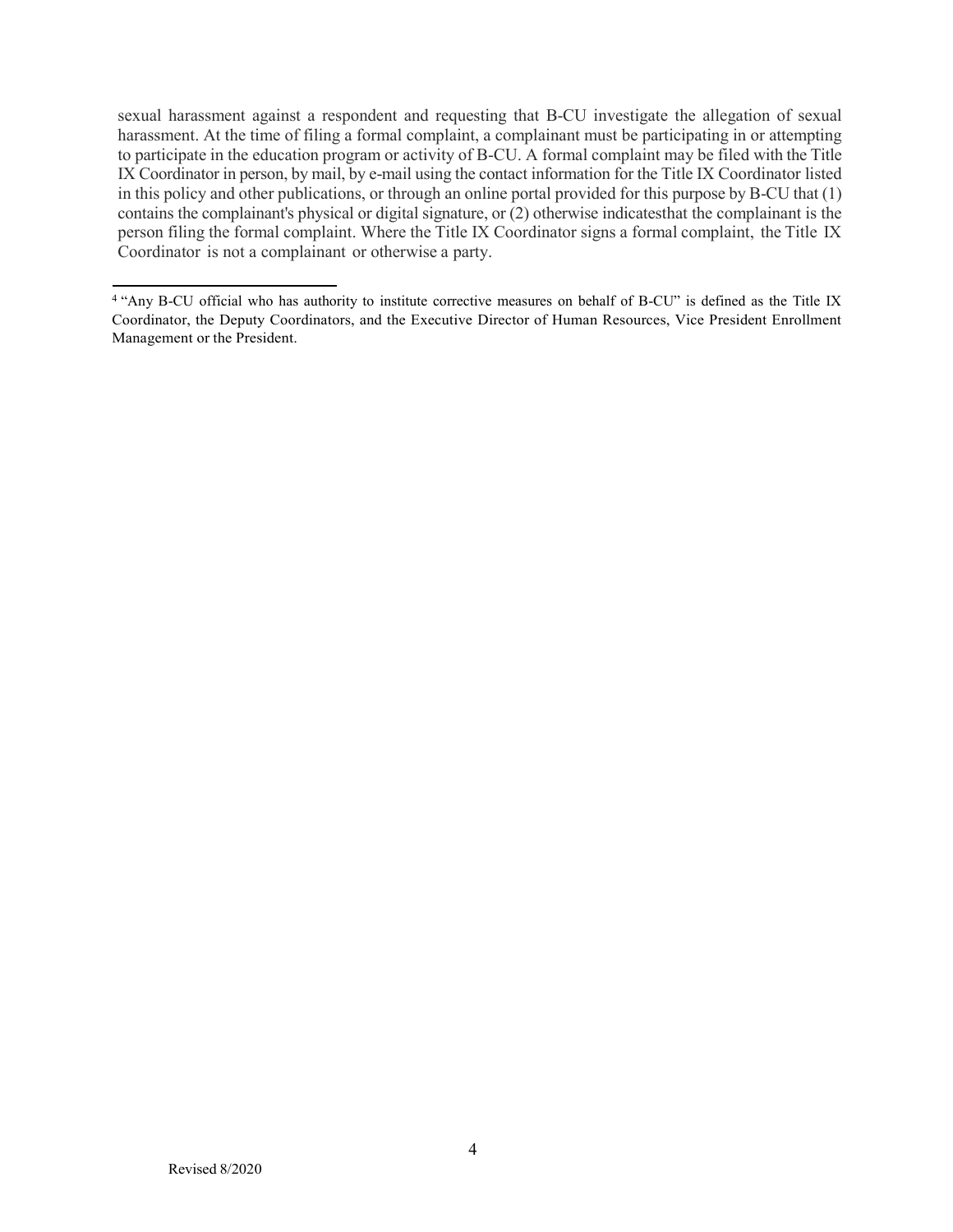**Incapacitated**means a complainant is temporarily incapable of appraising or controlling his/her conduct due to the influence of a narcotic, anesthetic, alcohol, or other substance, including substances administered without consent, or due to any other act committed upon the victim without consent.<sup>5</sup>

**Rape** <sup>6</sup> is a form of sexual violence that may or may not involve force or a threat of force, coercion, violence, or immediate bodily injury, threats of future retaliation, or duress. Rape means nonconsensual sexual intercourse or sexual penetration, which, in addition to intercourse, means nonconsensual oral or anal intercourse, or any other intrusion, however slight, of any part of a person's body or of any object into the genital or anal openings of another person's body. Any sexual penetration is sufficient to constitute rape. Sexual acts are considered non-consensual when they involve a person who is physically incapacitated,<sup>7</sup> physically helpless, $\frac{8}{3}$  incapable of giving consent because s/he is incapacitated from alcohol and/or drugs, is under 18 years old, or due to a mental or physical disability is incapable of giving consent. This includes **acquaintance rape,** a form of sexual violence committed by an individual known to the victim. This includes a person the victim may have just met, such as at a party, been introduced to through a friend, or met on a social networking website.

**Respondent** means an individual who has been reported to be the perpetrator of conduct that could constitute sexual harassment. A respondent must be enrolled at or employed by B-CU when the formal complaint is filed.

**Sex discrimination** means an adverse action taken against an individual because of sex, including sexual harassment, sexual violence, domestic violence, dating violence, and stalking. Both men and women can file complaints of sex discrimination.

**Sexual harassment** means conduct on the basis of sex thatsatisfies one or more of the following:

- (1) **"Quid pro quo,"** meaning an employee of B-CU conditioning provision of a B-CU aid, benefit, or service on an individual's participation in unwelcome sexual conduct;
- (2) **Unwelcome conduct** determined by a reasonable person to be so severe, pervasive and objectively offensive that it effectively denies a person equal access to B-CU's education program or activity; and/or one or more of the following:

(3) (a) "**Sexual assault**,"9 meaning any sexual act directed against another person, without the consent of the victim including instances where the victim is incapable of giving consent, including

**Forcible Rape—(Except Statutory Rape) The carnal knowledge of a person, forcibly** and/or against that person's will or not forcibly or against the person's will in instances where the victim is incapable of giving consent because of his/her temporary or permanent mental or physical incapacity:

**Forcible Sodomy**—Oral or anal sexual intercourse with another person, forcibly and/or against that person's will or not forcibly or against the person's will in instances where the victim is incapable of giving consent because of his/her youth or because of his/her temporary or permanent mental or physical incapacity;

<sup>5</sup> Persons who are drugged, incapacitated, or under the age of 16 are unable to give consent.

 $6$  Rape is a form of sexual battery, defined under Florida law by  $§$  794.011, Fla. Stat.

<sup>7</sup> "Physically incapacitated" means bodily impaired or handicapped and substantially limited in ability to resist or flee. § 794.011, Fla. Stat.

<sup>8</sup> "Physically helpless" means unconscious, asleep, or for any other reason physically unable to communicate unwillingness to an act. § 794.011, Fla. Stat.

<sup>9</sup> Meaning any offense classified as a forcible or nonforcible sex offense under the uniform crime reporting (UCR) system of the Federal Bureau of Investigation. 20 U.S.C. 1092(f) (6) (A) (v).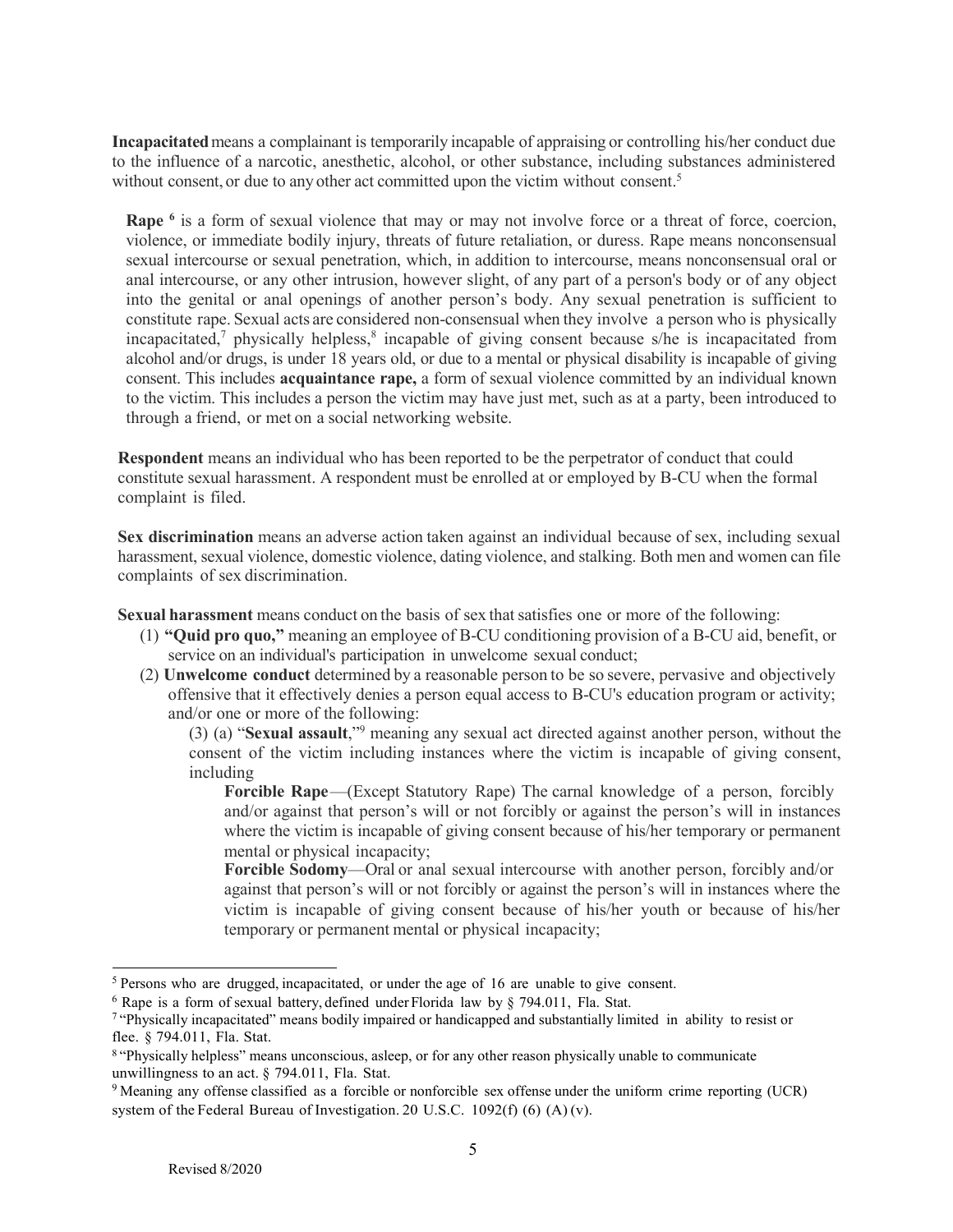**Sexual Assault With An Object**—To use an object or instrument to unlawfully penetrate, however slightly, the genital or anal opening of the body of another person, forcibly and/or against that person's will or not forcibly or against the person's will in instances where the victim is incapable of giving consent because of his/her youth or because of his/her temporary or permanent mental or physical incapacity;

**Forcible Fondling**—The touching of the private body parts of another person for the purpose of sexual gratification, forcibly and/or against that person's will or not forcibly or against the person's will in instances where the victim is incapable of giving consent because of his/her youth or because of his/her temporary or permanent mental or physical incapacity; and

(3) (b) Unlawful, nonforcible sexual intercourse, including

**Incest**—Nonforcible sexual intercourse between persons who are related to each other within the degrees wherein marriage is prohibited by law; and

**Statutory Rape**—Nonforcible sexual intercourse with a person who is under the statutory age of consent.

- (b) "**Dating violence**,"10 meaning violence committed by a person
	- A. who is or has been in a social relationship of a romantic or intimate nature with the victim; and
	- B. where the existence of such a relationship shall be determined based on a consideration of the following factors:
		- i. The length of the relationship.
		- ii. The type of relationship.
		- iii. The frequency of interaction between the persons involved in the relationship.

"Dating violence" does not include violence in a casual acquaintanceship or violence between individuals who only have engaged in ordinary fraternization in a business or social context.

- (c) "**Domestic violence,**"11 meaning includes felony or misdemeanor crimes of violence committed by a current or former spouse or intimate partner of the victim, by a person with whom the victim shares a child in common, by a person who is cohabitating with or has cohabitated with the victim as a spouse or intimate partner, by a person similarly situated to a spouse of the victim under the domestic or family violence laws of the jurisdiction receiving grant monies, or by any other person against an adult or youth victim who is protected from that person's acts under the domestic or family violence laws of the jurisdiction; and/or
- (d) "**Stalking**"12 includes electronic and cyberstalking and means a course of conduct directed at a specific person that would cause a reasonable person to— A. fear for his or her safety or the safety of others; or B. suffer substantial emotional distress.
- (e) "**Cyberstalking**" means to engage in a course of conduct to communicate, or to cause to be communicated, words, images, or language by or through the use of electronic mail or electronic communication, directed at a specific person, causing substantial emotional distress to that person and serving no legitimate purpose.

Sexual harassment includes unwelcome verbal, nonverbal or physical conduct including but not limited to unwelcome sexual advances; requests for sexual favors; and other verbal, nonverbal, written, or physical conduct of a sexual nature, such as sexual violence, sexual advances, and indecent exposure.

**Sex Offense:** Any sexual act directed against another person, without the consent of the complainant, including instances where the complainant is incapable of giving consent.

<sup>10</sup> 34 U.S.C. 12291(a) (10).

 $11$  34 U.S.C. 12291(a) (8).

<sup>12</sup> 34 U.S.C. 12291(a) (30).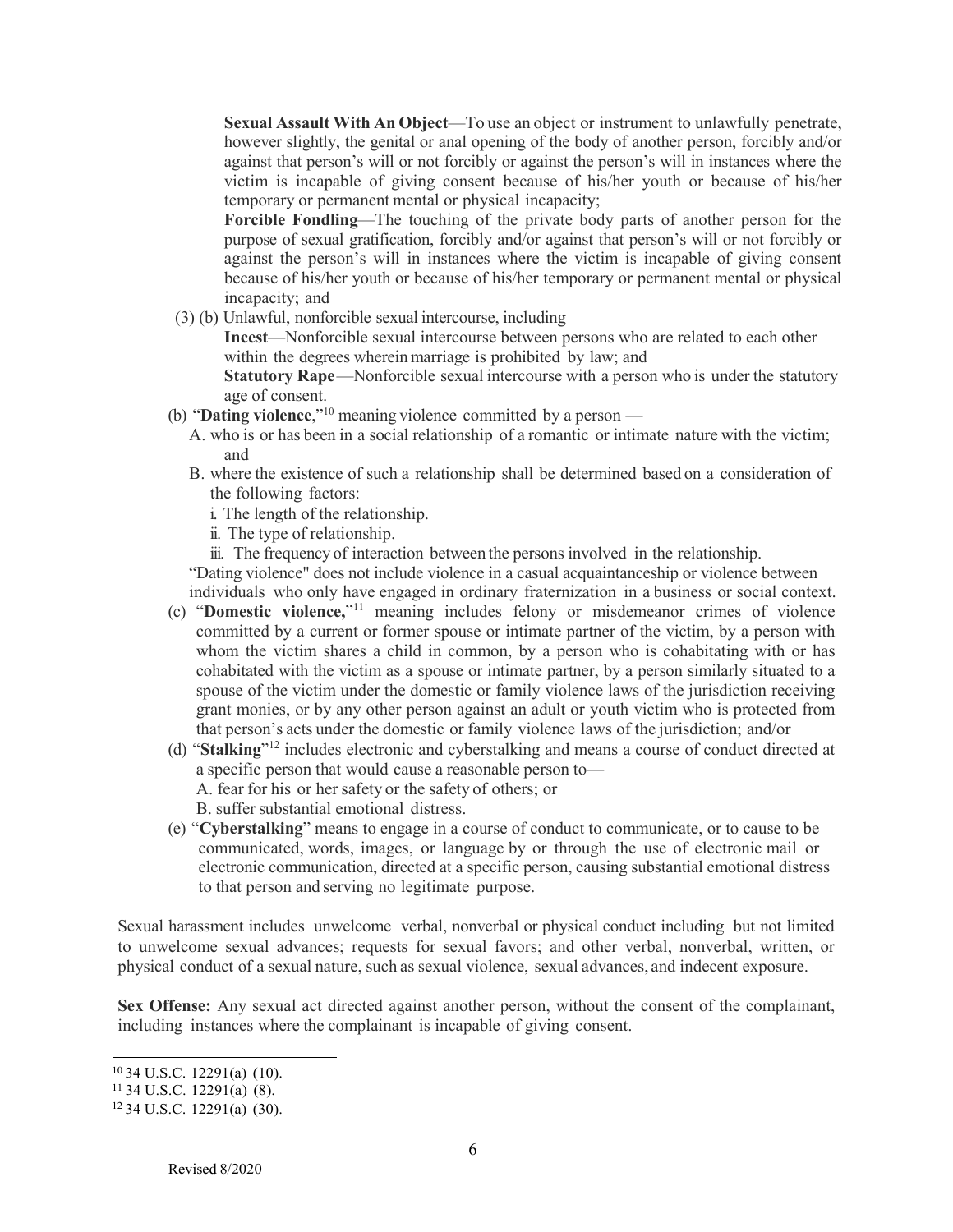**Sexual Violence** is a form of sexual harassment and means physical sexual acts, such as unwelcome sexual touching, sexual assault, sexual battery, rape, domestic violence, dating violence, and stalking (if based on sex), taken against an individual against his or her will and without consent or against an individual who is incapable of giving consent due to the use of drugs or alcohol, being a minor, or an intellectual or other disability. Sexual violence includes acts of physical force, violence, threats, and intimidation, ignoring the objections of the other person, causing the other person's intoxication or incapacitation through drugs, alcohol, or other substance, or taking advantage of another person's incapacitation, including voluntary drug or alcohol intoxication. Both men and women can be victims of sexual violence.

**Sexual Battery** is a form of sexual violence and means oral, anal, or vaginal penetration by, or union with, the sexual organ of another or the anal or vaginal penetration of another by any other object.<sup>13</sup>

**Supportive measures** means non-disciplinary, non-punitive, individualized services offered as appropriate, reasonably available, and without charge to the complainant or respondent before or after the filing of a formal complaint or where no formal complaint has been filed. Supportive measures may include counseling, extensions of deadlines or other course-related adjustments, modifications of work or class schedules, campus escort services, mutual restrictions on contact between the parties, changes in work or housing locations, leaves of absence, increased security and monitoring of certain areas of the campus, and other similar measures. The recipient must maintain as confidential any supportive measures provided to the complainant or respondent, to the extent that maintaining such confidentiality would not impair the ability of the recipient to provide the supportive measures. The Title IX Coordinator is responsible for coordinating the effective implementation of supportive measures.

**Consent** means intelligent, knowing, and voluntary consent and does not include coerced submission. 14 "Consent" shall not be deemed or construed to mean the failure by the alleged victim to offer physical resistance to the offender. Once consent is withdrawn or revoked, the sexual activity must stop immediately.

- $\triangleright$  Consent must be *voluntary* and given without coercion, force, threats, or intimidation.
- Consent can be *withdrawn or revoked.* Consent to one form of sexual activity (or consent to sexual activity on one occasion does not constitute consent to other forms of sexual activity, other sexual acts, or sexual activity on another occasion. Consent cannot be given by a person who is *incapacitated.* A person cannot give consent if s/he is unconscious or coming in and out of consciousness. Examples of incapacitation include unconsciousness, sleep and blackouts. Whether an *intoxicated* person (due to using alcohol or other drugs) is *incapacitated* depends on the extent to which the person's decision-making capacity, awareness of consequences, and ability to make fully informed judgments is impaired.
- $\triangleright$  Being intoxicated by drugs or alcohol does not diminish a person's responsibility to obtain consent from the other party before engaging in sexual activity. Factors to be considered when determining culpability include whether the person knew, or whether a reasonable person in the accused's position should have known, that the victim could not give, did not give, or revoked, consent; was incapacitated; or was otherwise incapable of giving consent.
- **C. Prohibited Conduct**

<sup>13</sup> § 794.011, Fla. Stat.

<sup>14</sup> § 794.011, Fla. Stat.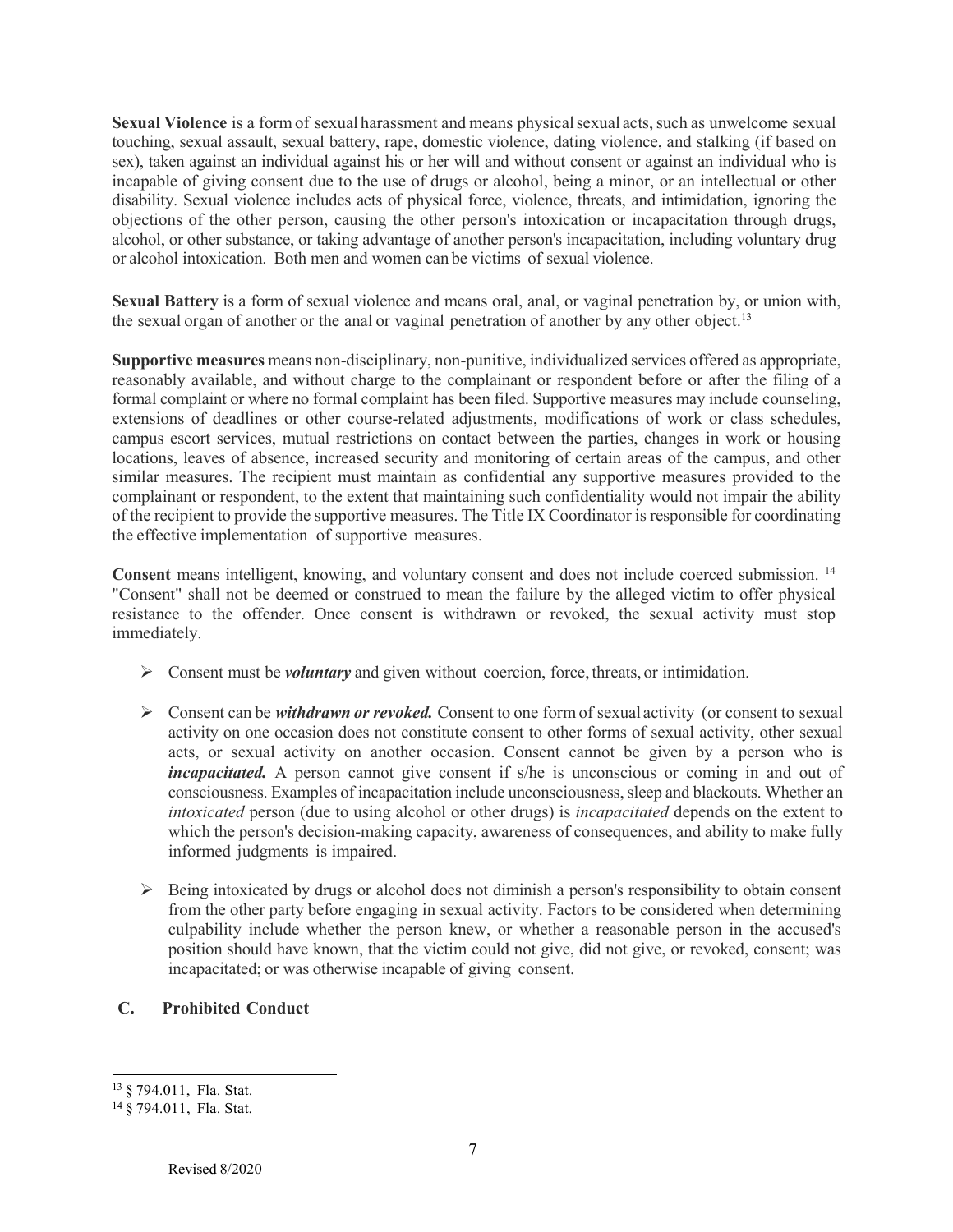Any conduct by an employee, student, or volunteer that denies or limits the ability of a student or employee to participate in or receive the benefits, services, or opportunities of employment or any B-CU program or activity based on sex is prohibited. This includes any circumstance where:

- 1. An employment or educational decision or benefit is conditioned on submission to unwelcome sexual advances or conduct;
- 2. Submission to, or rejection of, unwelcome sexual conduct is used as a basis for denying employment or an opportunity to participate in or benefit from a B-CU program or activity;
- 3. Conduct has the purpose or effect of unreasonably interfering with, denying or limiting a student's ability to participate in or benefit from any school program or activity or a term, condition or benefit of employment
- 4. Conduct alters the educational environment to the degree that it adversely affects the student's ability to participate in or benefit from any school program whether or not that student is the target of the harassment;
- 5. An instructor, administrator, volunteer, or other person in a position of authority engages in sex discrimination or sexual harassment of a student or employee; and/or
- 6. A student or a group of students engages in sexual harassment of another student or students.

The following are examples of behaviors that are prohibited under this policy. This is not intended to be an exhaustive list:

- 7. Unwelcome sexual flirtations, advances or propositions;
- 8. Derogatory, vulgar or graphic written or oralstatements regarding one's sexuality;
- 9. Unwanted touching of an individual's body;
- 10. Attempted or actualphysical assault;
- 11. Any nonconsensual sexual act, including but not limited to, rape, sexual assault, sexual battery and sexual coercion;
- 12. Unwelcome sexual comments, innuendoes, suggestions or jokes;
- 13. Display of sexually suggestive pictures or objects;
- 14. Domestic violence, dating violence, sexual violence, and stalking, including electronic and cyberstalking;
- 15. Sending text messages, e-mails, or other electronic communications with nude or sexually suggestive photos, videos, or other images, including revenge porn or distribution of nude or sexually explicit images; and
- 16. Sending nude or sexually suggestive images over the Internet.

This policy specifically includes electronic communications, including but not limited to phone calls, text messages, e-mail, and social media communications such as Instagram, Snapchat, Twitter, and Facebook.

### **D. Reporting sexual misconduct and filing a complaint**

Revised 8/2020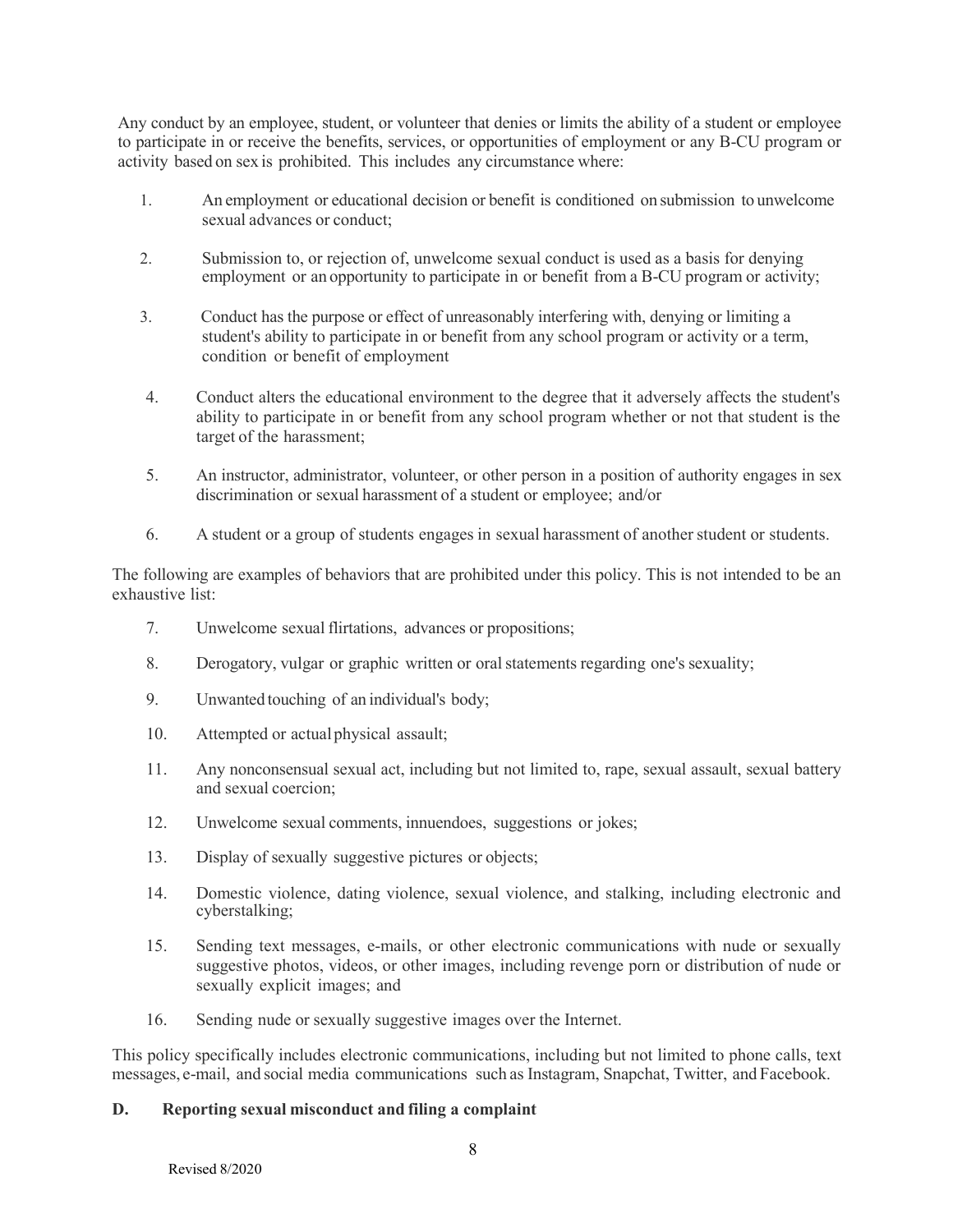Where to report or file a complaint. Sexual assault, sexual harassment and other behavior prohibited by this policy should be reported to:

Mr. Jermaine McKinney, Title IX Coordinator, Director of Male Development Initiatives, at 386-481-2358 or [mckinneyj@cookman.edu](mailto:mckinneyj@cookman.edu)

Campus Safety Officers at 386-481-2900 or [DPS\\_investigations@cookman.edu](mailto:DPS_investigations@cookman.edu) or <https://www.cookman.edu/currentstudents/studdev/campussafety/crimetip.html>

Maxient--For reporting incidents or concerns: [https://cm.maxient.com/reportingform.php?BethuneCookmanUniv&layout\\_id=0](https://cm.maxient.com/reportingform.php?BethuneCookmanUniv&layout_id=0)

<https://www.cookman.edu/currentstudents/studdev/dos/reporting.html>

**Reporting sexual harassment.** Any person may report sexual harassment (whether or not the person reporting is the person alleged to be the victim of sexual harassment) by using the contact information listed for the Title IX Coordinator, and such a report may be made at any time (including during nonbusiness hours) by using the above-listed telephone numbers or email addresses, or by mail to the listed office address. Third party (including ''bystander'') reporting, and anonymous reporting (by the complainant or by a third party) triggers response obligations.<sup>15</sup>

**Complaint process.** Upon receipt of a complaint, the Title IX Coordinator must contact the complainant to discuss supportive measures (with or without the filing of a formal complaint), consider the complainant's wishes with respect to supportive measures, and explain to the complainant the process for filing a formal complaint. The Title IX Coordinator must also determine whether the allegations, if true, would constitute a violation of Title IX. If the conduct alleged does not meet the definition of Title IX sexual harassment, B-CU has discretion to pursue disciplinary action under another provision of its faculty, staff or student code of conduct.<sup>16</sup>

Any B-CU official who has authority to institute corrective measures on behalf of B-CU receiving a report of sexual harassment is responsible for reporting it to the Title IX Coordinator.17 Failure to comply with this policy shall be grounds for disciplinary action, up to and including termination.

**What to expect.** Upon (a) the Title IX Coordinator's or Deputy Coordinators' receipt of a complaint, or (b) notice of alleged conduct implicating this policy from a B-CU official who has authority to institute corrective measures on behalf of  $B-CU<sub>18</sub>$  the Title IX Coordinator, will meet with the complainant, provide a copy of this policy, and explain:

<sup>15</sup> 34 C.F.R. § 106.8(a).

 $16$  34 C.F.R. § 06.45(b) (3) (i).

<sup>&</sup>lt;sup>17</sup> Whether an individual is an "official with authority" is a legal determination that depends on the specific facts relating to a recipient's administrative structure and the roles and duties held by officials in the recipient's operations. 85 Fed. Reg. 30039. B-CU officials who have authority to institute corrective measures on behalf of B-CU consist of the Title IX Coordinator, the Deputy Title IX Coordinators, the Director of Human Resources, and the University President. <sup>18</sup>*See* footnote 15, above.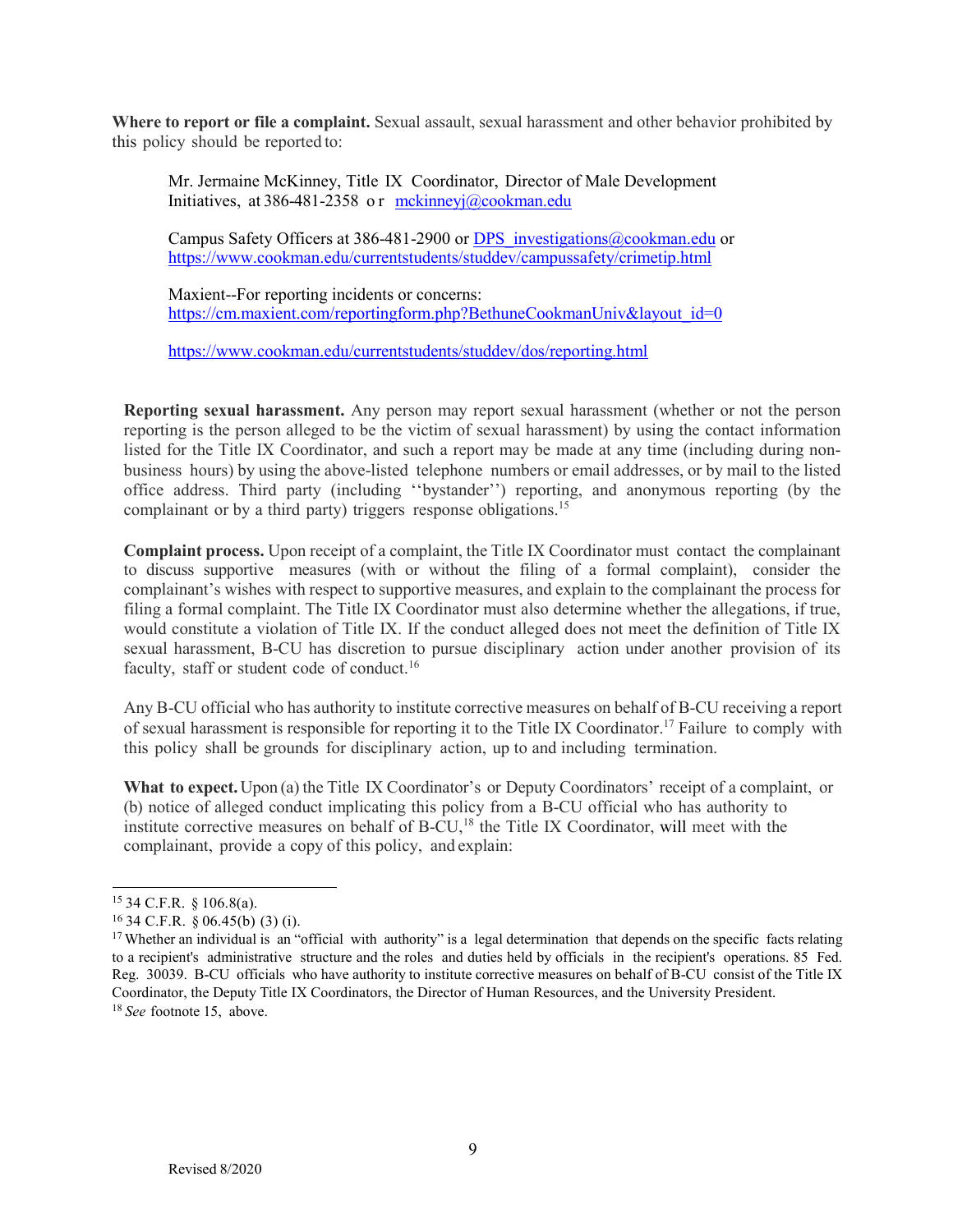- 1. The right to report a crime to campus security or local law enforcement;
- 2. The right to *not* report a crime to law enforcement or file criminal charges;
- 3. The right to simultaneously file both a criminal complaint with campus security or local law enforcement and a formal institutional Title IX complaint;
- 4. The right to assistance from B-CU officials with filing a criminal complaint if assistance is requested;
- 5. If a formal complaint is filed, initial review by the Title IX Coordinator or a designee to determine whether, if true, the allegations would constitute a violation of Title IX;
- 6. Options for informal and formal resolution if a complaint proceeds beyond the initial review process;
- 7. Available health care, victim advocacy, mental health, and legal assistance resources and counseling services available both on and off campus, including the campus health center, the student services center, which can be found here <https://www.cookman.edu/currentstudents/studdev/healthWellness/index.html> and sexual assault resource centers, and pastoral counselors, which can be found here <https://www.cookman.edu/currentstudents/studdev/religiouslife/index.html>
- 8. Even if a complainant asks B-CU not to take any action, the University may be obligated to investigate the complaint; and
- 9. Prohibitions against retaliation

**Complaints signed by the Title IX Coordinator**. <sup>19</sup> The only B-CU official authorized to initiate the grievance process against a respondent is the Title IX Coordinator (by signing a formal complaint). The Title IX Coordinator may, under some circumstances, initiate a grievance process when a complainant does not wish to participate. Such a conclusion can only be reached by the specially trained Title IX Coordinator, and only when specific circumstances justify that action. The Title IX Coordinator will only initiate a grievance process against the complainant's wishes if doing so is not clearly unreasonable in light of the known circumstances. The reasons for the decision must be documented.

**Temporary removal of the respondent on an emergency basis.** B-CU is authorized to remove a respondent from its education programs or activities on an emergency basis, with or without a grievance process being pending. In this event, the respondent must be given post-removal notice and an opportunity to challenge the removal.

**Confidentiality**. B-CU will make reasonable efforts to preserve complainants' and respondents' privacy and will only disclose information regarding complaints under this policy on a need to know basis, primarily to persons who are responsible for investigation, evaluation and reporting requirements.

B-CU cannot require the complaining or responding student to maintain confidentiality.

# **E. B-CU's Grievance Process**

B-C U's grievance process consists of: (1) an investigation; (2) a live hearing; (3) an appeal; and (4) imposition of sanctions and remedies. The grievance process may not require, allow, rely upon, or use questions or evidence that constitute or seek disclosure of information protected by a legally recognized privilege, including a party's records that are made or maintained by a physician, psychiatrist, psychologist, or other recognized professional or paraprofessional acting in the professional's or paraprofessional's capacity, or assisting in that capacity, and which are made and maintained in connection with the provision of treatment to the party, unless B-CU obtains that party's voluntary, written consent.

<sup>19</sup> 85 Fed. Reg. 30045-30046.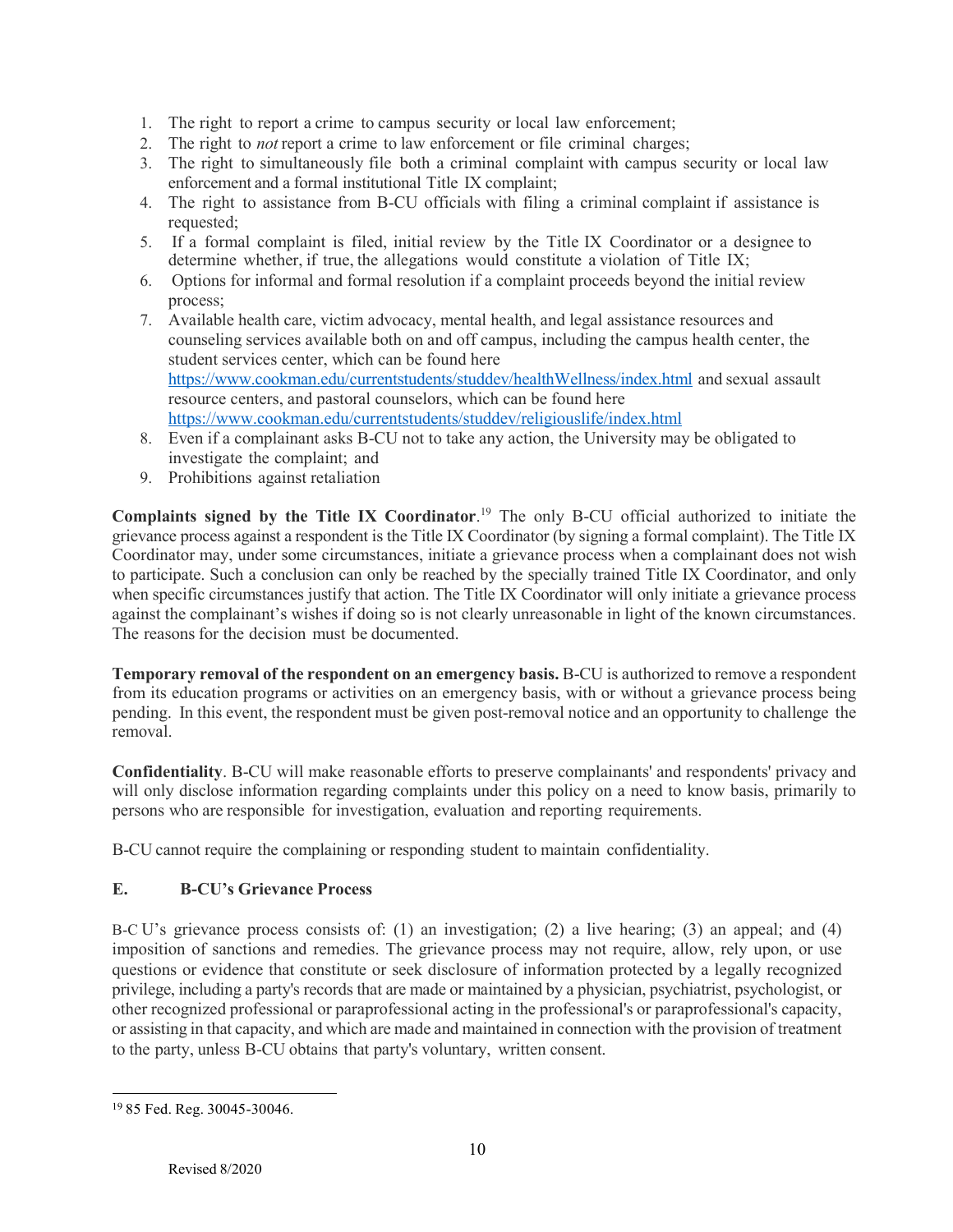If a party is not an "eligible student," as defined in 34 C.F.R. § 99.3, the recipient must obtain the voluntary, written consent of a "parent" as defined in 34 C.F.R. § 99.3.

### **1. Investigation**

A formal complaint must be filed before an investigation begins. A formal complaint is:

- (a) A written document filed by a complainant alleging sexual harassment against a respondent and requesting that B-CU investigate an allegation of sexual harassment, or
- (b) A complaint signed by the Title IX Coordinator.

Formal complaints will be investigated by the Title IX Coordinator or a designee. At its discretion, B-CU can utilize external personnel to serve as an investigator. Other University officials may assist in gathering facts during the investigation and information from B-CU campus security or local law enforcement officials may be considered. Individualized support services must be offered to both the complainant and respondent involved in an alleged incident of sexual misconduct prior to an investigation or while an investigation is pending. Both parties must be given the same opportunity to present relevant evidence and witnesses, including expert and character witnesses. Investigators must receive training on issues of relevance to create an investigative report that fairly summarizes relevant evidence.

At the time a student or employee files a formal complaint, the student or employee must be employed by B-CU or currently enrolled in or attempting to participate in a B-CU education program or activity. In order for the Title IX Coordinator to sign a complaint, the complainant and respondent must be employed by or enrolled at B-CU.

If a respondent is no longer enrolled at or employed by B-CU, or specific circumstances prevent B-CU from gathering evidence sufficient to investigate the complaint or its allegations, the Title IX Coordinator can dismiss the formal complaint or any allegations therein.

**Notice of allegations.** Upon receipt of a formal complaint, the Title IX Coordinator must provide the following notice to the parties who are known:

- (a) Written notice of the grievance process;
- (b) Written notice of the allegations of sexual harassment potentially constituting sexual harassment, including sufficient details known at the time and with sufficient time to prepare a response before any initial interview. "Sufficient details" include the identities of the parties involved in the incident, if known, the conduct allegedly constituting sexual harassment, and the date and location of the alleged incident, if known;
- (c) A statement that the respondent is presumed not responsible for the alleged conduct;
- (d) A statement that a determination regarding responsibility is made at the conclusion of the grievance process;
- (e) Written notice that the parties may have an advisor of their choice, who may be an attorney;
- (f) A statement that the parties may inspect and review evidence; and
- (g) Any provision in the code of conduct or institutional handbooks that prohibit knowingly making false statements or knowingly submitting false information during a University investigation (the grievance process).
- (h) If, during an investigation, B-CU decides to investigate allegations about the complainant or respondent that are not included in the notice described by (a)-(g), above, B-CU must provide notice of the additional allegations to the parties whose identities are known.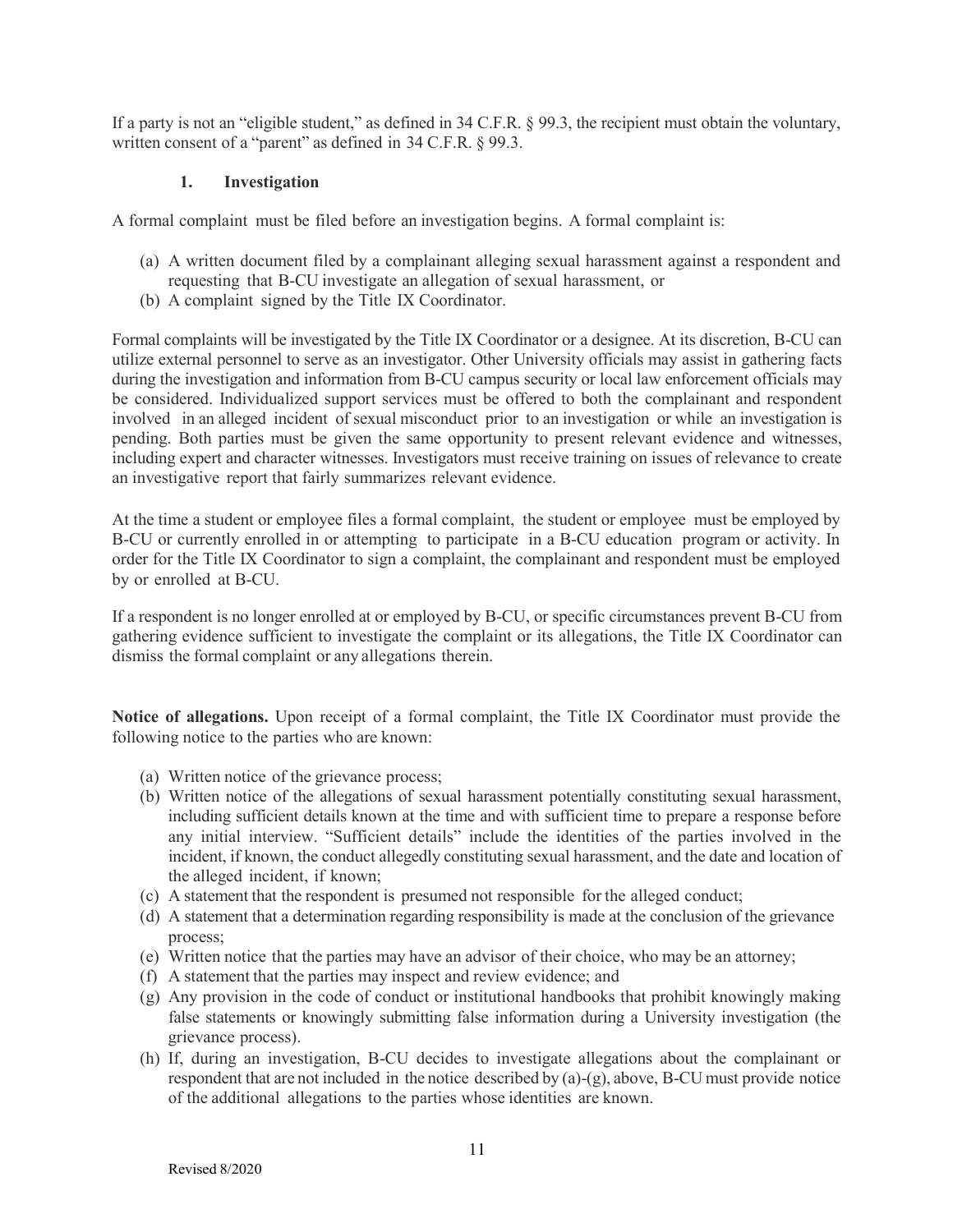**Investigation of a formal complaint.** When investigating a formal complaint and throughout the grievance process,the Title IX Coordinator or designee, including an external investigator, must:

- (a) Ensure that the burden of proof and the burden of gathering evidence rest on B-CU;
- (b) Provide an equal opportunity for the parties to present witnesses, including fact and expert witnesses, and other inculpatory and exculpatory evidence;
- (c) Not restrict the ability of either party to discuss the allegations under investigation or to gather and present relevant evidence;
- (d) Provide the parties the same opportunities to have others present during any grievance proceeding, including the opportunity to be accompanied to any related meeting or proceeding by the advisor of their choice, who may be, but is not required to be, an attorney, and not limit the choice or presence of advisor for either the complainant or respondent in any meeting or grievance proceeding;<sup>20</sup>
- (e) Provide to a party whose participation is invited or expected written notice of the date, time, location, participants, and purpose of all hearings, investigative interviews, or other meetings, with sufficient time for the party to prepare to participate;
- (f) Provide both parties an equal opportunity to inspect and review any evidence obtained as part of the investigation that is directly related to the allegations raised in a formal complaint, including evidence upon which B-CU does not intend to rely in reaching a determination regarding responsibility and inculpatory or exculpatory evidence whether obtained from a party or other source, so that each party can meaningfully respond to the evidence prior to conclusion of the investigation.
- (g) Prior to completion of the investigative report, the Title IX Coordinator must send to each party and the party's advisor the evidence subject to inspection and review in an electronic format or a hard copy, and the parties must have at least 10 days to submit a written response, which the investigator will consider prior to completion of the investigative report.
- (h) The Title IX Coordinator must make all such evidence subject to the parties' inspection and review available at any hearing to give each party equal opportunity to refer to such evidence during the hearing, including for purposes of cross-examination; and
- (i) Create an investigative report that fairly summarizes relevant evidence and, at least ten (10) days prior to a hearing regarding responsibility, send to each party and the party's advisor, if any, the investigative report in an electronic format or a hard copy, for review and a written response;
- (j) The investigator may exclude any third party (including legal counsel, the complainant and respondent) from witness interviews; and
- (k) Credibility determinations may not be based on a person's status as a complainant, respondent, or witness.

**Dismissal of a formal complaint**. A formal complaint may be dismissed by the Title IX Coordinator:

(a) If the conduct alleged in the formal complaint would not constitute sexual harassment as definedin 34 C.F.R. §106.30 even if proved, did not occur in B-CU's education program or activity, or did not occur against a person in the United States, B-CU must dismiss the formal complaint under Title IX. Such a dismissal does not preclude action under another provision of B-CU's code of conduct, personnel or faculty handbooks.

 $20$  B-CU establishes the following restrictions regarding the extent to which the advisor may participate in hearing proceedings, which apply equally to both parties: the advisor is limited to advising a party and cross-examination of witnesses.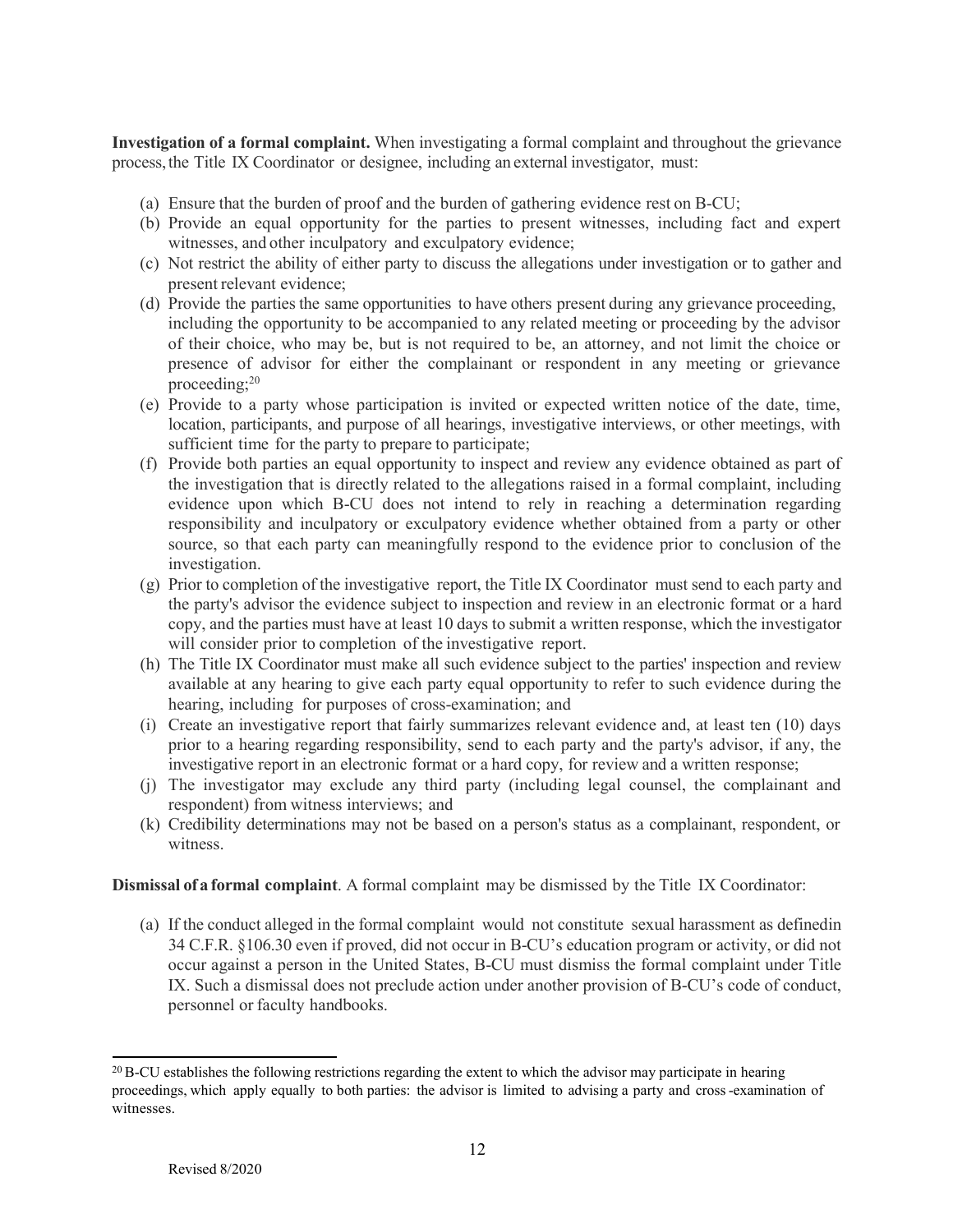- (b) B-CU may dismiss a formal complaint or any allegations therein, if at any time during the investigation or hearing, a complainant notifies the Title IX Coordinator in writing that the complainant would like to withdraw the formal complaint or any allegations therein; the respondent is no longer enrolled or employed by B-CU; or specific circumstances prevents B-CU from gathering evidence sufficient to reach a determination as to the formal complaint or allegations therein.
- (c) Upon a dismissal required or permitted by this section, B-CU must promptly send written notice of the dismissal and reason(s) therefor simultaneously to the parties.

**Consolidation of formal complaints.** B-CU has discretion to consolidate formal complaints as to allegations of sexual harassment against more than one respondent, or by more than one complainant against one or more respondents, or by one party against the other party, where the allegations of sexual harassment arise out of the same facts or circumstances.

**Cooperation.** All faculty, staff, volunteers, and students are required to cooperate in the investigation process. Refusal to cooperate will result in disciplinary action based on failure to cooperate in an official B-CU investigation for employees and volunteers, and disciplinary action potentially leading to dismissal.

**Evidentiary/fact relevance determinations.** The Title IX Coordinator/Investigator has discretion to determine whether a proffered witness or documentary information would be relevant or helpful to the investigation.

**Relevant Information and Directly Related Evidence for Investigation**. Prior to the hearing, B-CU will provide the parties an equal opportunity to inspect and review "any evidence…directly related" to the allegations, including inculpatory and exculpatory evidence, and regardless of whether B-CU intends to rely on the evidence, and regardless in making a determination of responsibility.

The Title IXCoordinator or investigator may collect and consider the following types of information:

- Statements by the complainant and respondent about the alleged incident(s);
- Statements by witnesses to the alleged incident(s);
- Evidence about the credibility of the alleged victim and the alleged harasser;
- Evidence that the alleged harasser has been found to have harassed other victims;
- Evidence that the alleged victim has made false allegations against other individuals;
- Evidence asto the alleged victim's reaction or behavior after the alleged harassment;
- Evidence asto whether the alleged victim filed a complaint or took other action to protest the conduct soon after the incident occurred; and
- Other evidence of the harassment (*e.g.,* reporting conduct to parents, counselors or friends, or medical records)
- The fact of a current or previous consensual dating or sexual relationship between the parties will not imply consent or preclude a finding of sexual violence.
- Medical treatment records and other privileged information will only be considered or disclosed with the written consent of the complainant or respondent.

During the investigation, the complainant and respondent are entitled to an advisor of his or her choice. An advisor can be: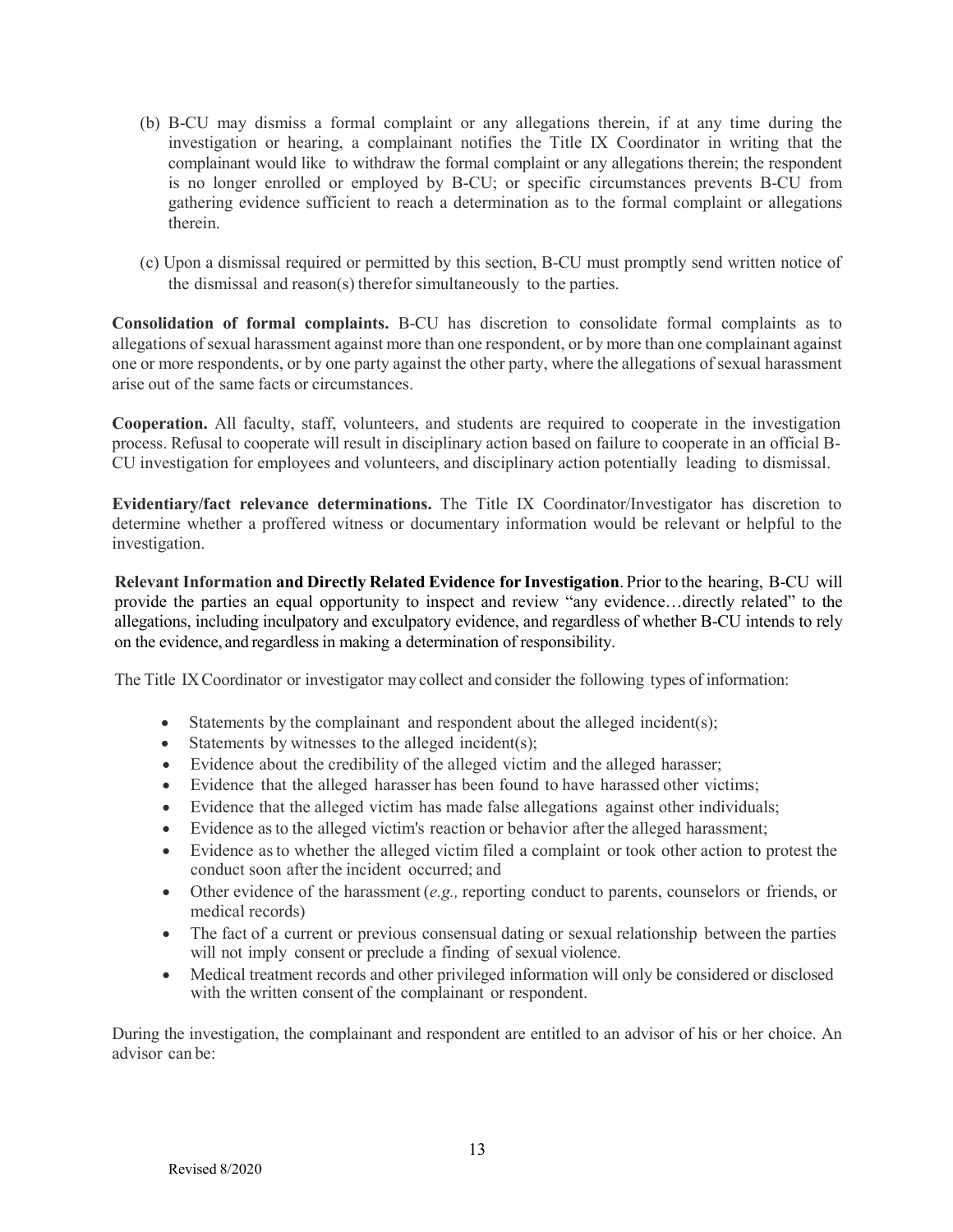- A parent
- A friend
- A trusted faculty or staff member
- A counselor
- An attorney

An advisor cannot be:

- A witness: or
- Someone who may influence a party's account or statement of events.

**Pending criminal matters.** The internal investigation will proceed whether a related criminal matter is pending or not. If there is an ongoing criminal investigation, B-CU will *not* wait for the conclusion of the criminal investigation or criminal proceeding to begin its own Title IX investigation. However, if requested by law enforcement, following notice to both parties, B-CU may temporarily delay the fact-finding portion of a Title IX investigation while the police or other law enforcement officials are gathering evidence.

**Time Frame for Investigation and Completion of Report.** There is no fixed time frame under which B-CU must complete a sexual misconduct investigation, hearing or informal resolution. The investigation must be completed within a "reasonable time" taking into account the facts and circumstances of the complaint, the number and location of witnesses, and the institution's schedule, including exams, closures for institutional breaks, or other reasons.

**Hearing referral.** When the complaint involves students, the investigator's final report will be submitted to the Title IX Coordinator, provided that the Title IX Coordinator did not also serve as the investigator, or the Vice President for Enrollment Management for review and determination as to proceeding with a hearing before a Title IX-trained hearing panel or Title IX-trained decision maker. Whether to utilize a hearing panel or individual decision maker at the hearing will be decided at the discretion of B-CU. When the complaint involves employees, the investigator's final report will be submitted to the Title IX Coordinator for review and determination as to proceeding with a live hearing, provided that s/he was not the investigator of the complaint. If the Title IX Coordinator was the investigator for the complaint, the Executive Director for Human Resources will review and determine whether to proceed with a live hearing before a Title IXtrained hearing panel or individual, Title IX-trained decision maker.

# **2. Live Hearings**

The grievance process must provide for a live hearing. At the live hearing, the decision-maker(s) must permit each party's advisor to ask the other party and any witnesses all relevant questions and follow-up questions, including those challenging credibility. Such cross-examinationatthe live hearing must be conducteddirectly, orally, and in realtime by the party's advisor and never by a party personally.

In addition:

- (a) During the hearing, there must be an objective evaluation of all relevant evidence—including both inculpatory and exculpatory evidence. Credibility determinations may not be based on a person's status as a complainant, respondent, or witness.
- (b) At the request of either party, B-CU will provide for a virtual live hearing to occur with the parties located in separate rooms with technology enabling the decision-maker(s) and parties to simultaneously see and hear the party or the witness answering questions.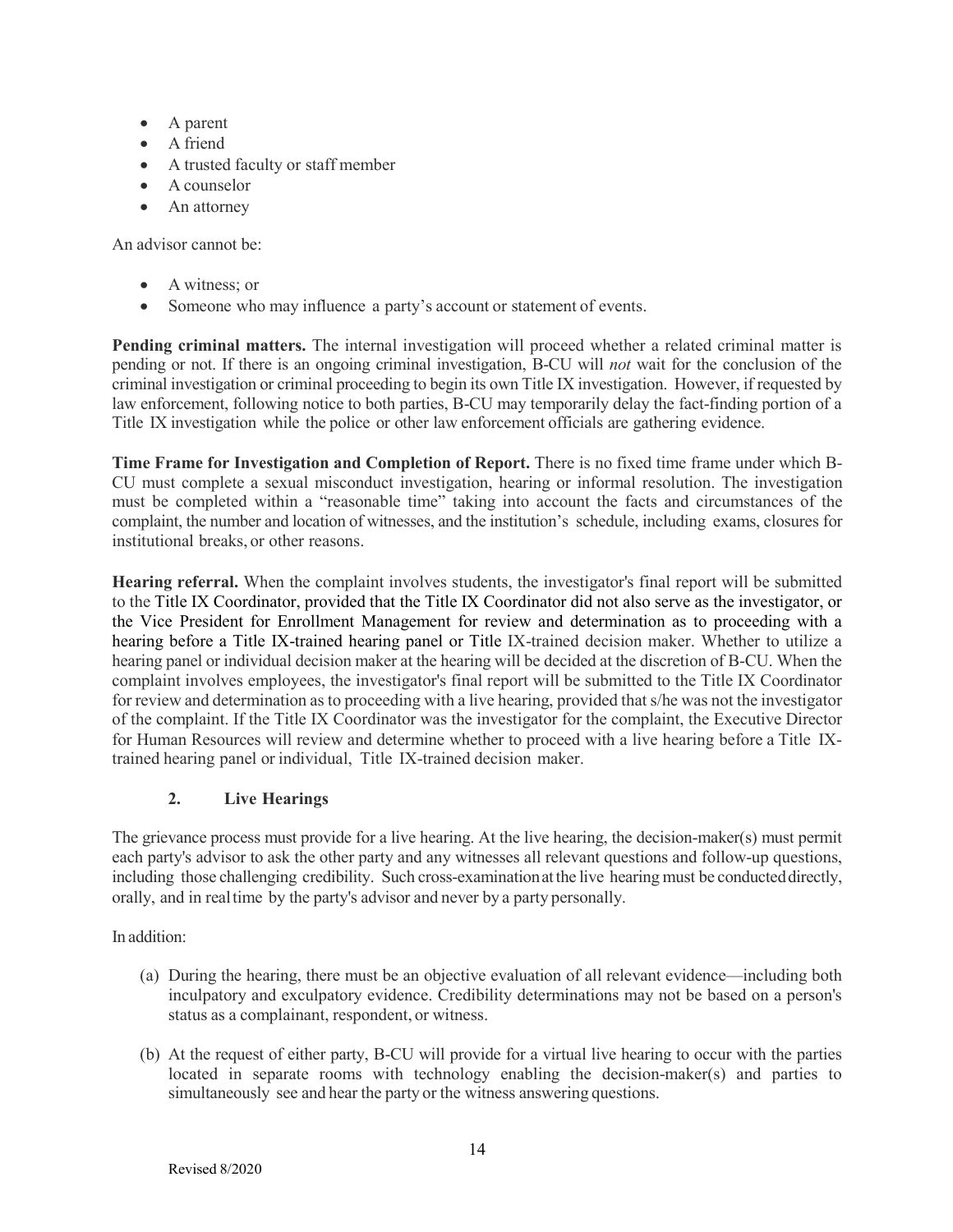- (c) An advisor must be allowed to attend disciplinary hearings in an advisory capacity and to cross-examine witnesses.
- (d) If a partydoes not have an advisor for the live hearing,B-CUwill provide one atno charge to conduct cross-examination on behalf of that party. An advisor may be, but is not required to be, an attorney.
- (e) Only relevant cross-examination and other questions may be asked of a party or witness.
- (f) The decision maker at the hearing will determine whether each question asked during cross examination is "relevant" and whether it violates rape shield law protections *before* it is answered.
- (g) The decision-maker must provide on-the-spot explanation for any decision to disallow a question.
- (h) The decision maker will be barred from considering any statements of any party or witness who refuses to sit for cross-examination in reaching a determination of responsibility.
- (i) Questions and evidence about the complainant's sexual predisposition or prior sexual behavior are not relevant, unless such questions and evidence about the complainant's prior sexual behavior are offered to prove that someone other than the respondent committed the conduct alleged by the complainant, or if the questions and evidence concern specific incidents of the complainant's prior sexualbehavior with respect to the respondent and are offered to prove consent.
- (j) The fact of a current or previous consensual dating or sexual relationship between the parties does not itself imply consent or preclude a finding of sexual violence.
- (k) If a party or witness does not submit to cross-examination at the live hearing, the decision-maker(s) must not rely on any statement of that party or witness in reaching a determination regarding responsibility; provided, however, that the decision-maker(s) cannot draw an inference about the determination regarding responsibility based solely on a party's or witness's absence from the live hearing or refusal to answer cross-examination or other questions.
- (l) Live hearings may be conducted with all parties physically present in the same geographic location or, at B-CU's discretion, any or all parties, witnesses, and other participants may appear at the live hearing virtually, with technology enabling participants simultaneously to see and hear each other.
- (m) B-CU must create an audio or audiovisual recording, or transcript, of any live hearing and make it available to the parties for inspection and review.

### **Evidentiary Standard.** A "preponderance of the evidence" standard will be used.

**Attendance at hearings.** Only the advisor can attend the hearing with a party, unless someone else is required to attend by law. During the hearing, the Title IX panel or the hearing officer may be advised by legal counsel or a representative from Human Resources or Student Affairs.

The Panel shall have no authority to compel the attendance of witnesses.

#### **Determinations**

A panel or individual hearing officer who is not the Title IX Coordinator must determine whether it is more likely than not that a violation of policy occurredand issue awritten decision stating whetherthe allegations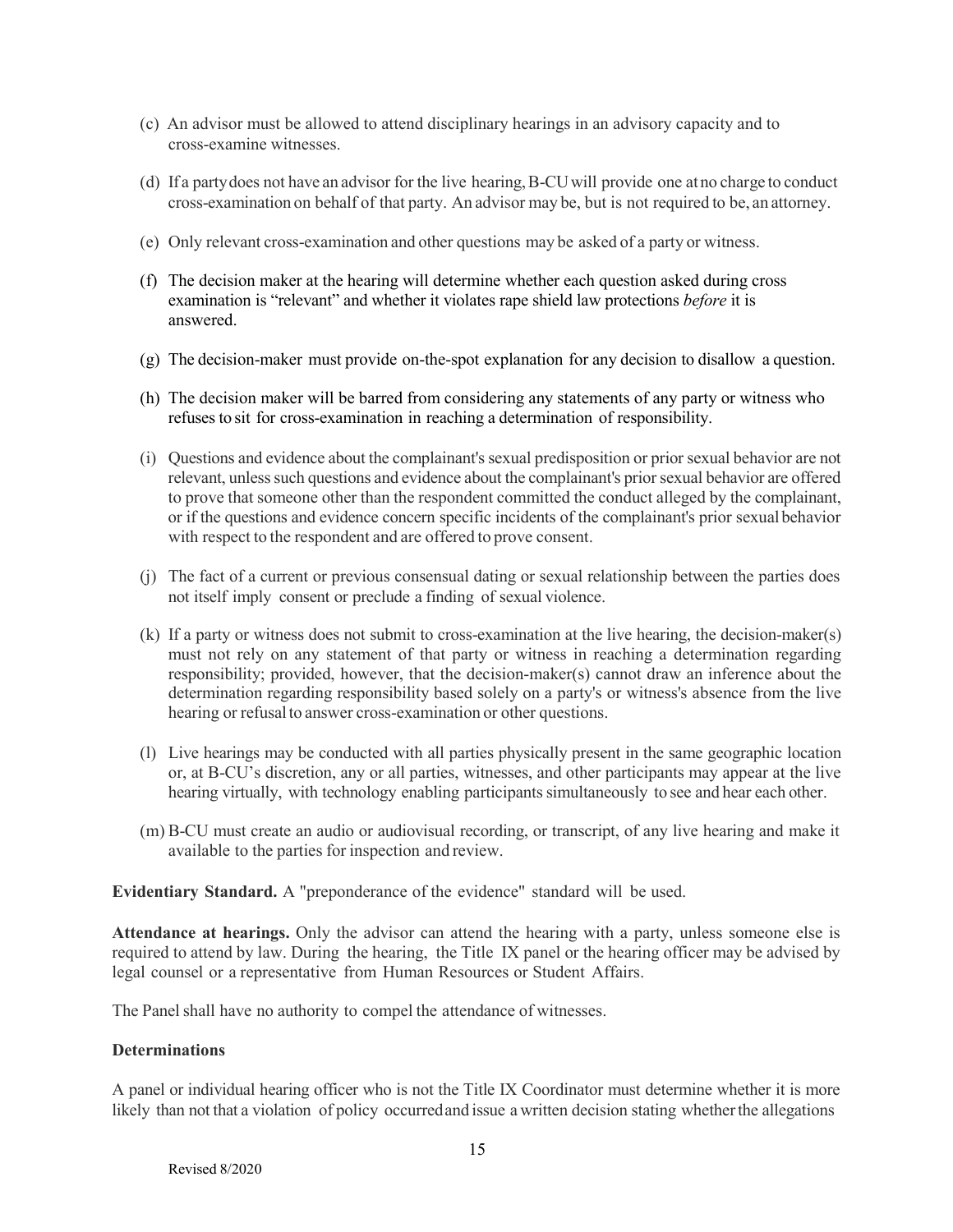were substantiated, and if so, recommended disciplinary sanctions and remedial measures. For each violation charged, the decision must include specific findings of fact and conclusions as to whether the facts support a finding of responsibility for violation of B-CU's Title IX policy. For each violation charged, there must be a written determination by the decision maker(s) that includes:

- (A) The allegations potentially constituting sexual harassment;
- (B) The procedural steps taken from the receipt of the formal complaint through the determination, including any notifications to the parties, interviews with parties and witnesses, site visits, methods used to gather other evidence, and hearings held;
- (C) Findings of fact supporting the determination;
- (D) Conclusions regarding the application of B-CU's code of conduct, personnel and faculty handbooks to the facts;
- (E) A statement of, and rationale for, the result as to each allegation, including a determination regarding responsibility, any disciplinary sanctions imposed on the respondent, and whether remedies designed to restore or preserve equal access to B-CU's education program or activity will be provided by the recipient to the complainant; and
- (F) Procedures and bases for appeal.

The hearing decision concerning responsibility will be provided to both parties simultaneously, along with any restrictions or sanctions. The determination regarding responsibility becomes final either on the date that the recipient provides the parties with the written determination of the result of the appeal, if an appeal is filed, or if an appeal is not filed, the date on which an appeal would no longer be considered timely.

If the complaint is against a faculty member or other employee, the hearing decision will be submitted to a Title IX panel or individual Title IX hearing officer, who will make a decision concerning restrictions or sanctions.

### **3. Appeals**

All appeals will be on the record. Parties have the same opportunity to appeal based on any of three grounds:

- 1. Proceduralirregularity that affected the outcome of the matter;
- 2. New evidence that was not reasonably available at the time the determination regarding responsibility or dismissal was made, that could affect the outcome of the matter; and
- 3. The Title IX Coordinator, investigator(s), or decision-maker(s) had a conflict of interest or bias for or against complainants or respondents generally or the individual complainant or respondent that affected the outcome of the matter.

Any party may file an appeal within five (5) calendar days of receipt of the decision. Appeals filed after the deadline will not be considered. The institutional designee will issue a decision in writing no later than thirty (30) days after the appeal has been submitted. Issuance of a decision may be temporarily delayed or limited extensions of time frames allowed for good cause with written notice to the complainant and the respondent of the delay or extension and the reasons for the action. Good cause may include considerations such as the absence of a party, a party's advisor, or a witness; concurrent law enforcement activity; or the need for language assistance or accommodation of disabilities. The maximum period for deciding an appeal will be sixty (60) days. As to all appeals, B-CU will:

(a) Notify the other party in writing when an appeal is filed and implement appeal procedures equally for both parties;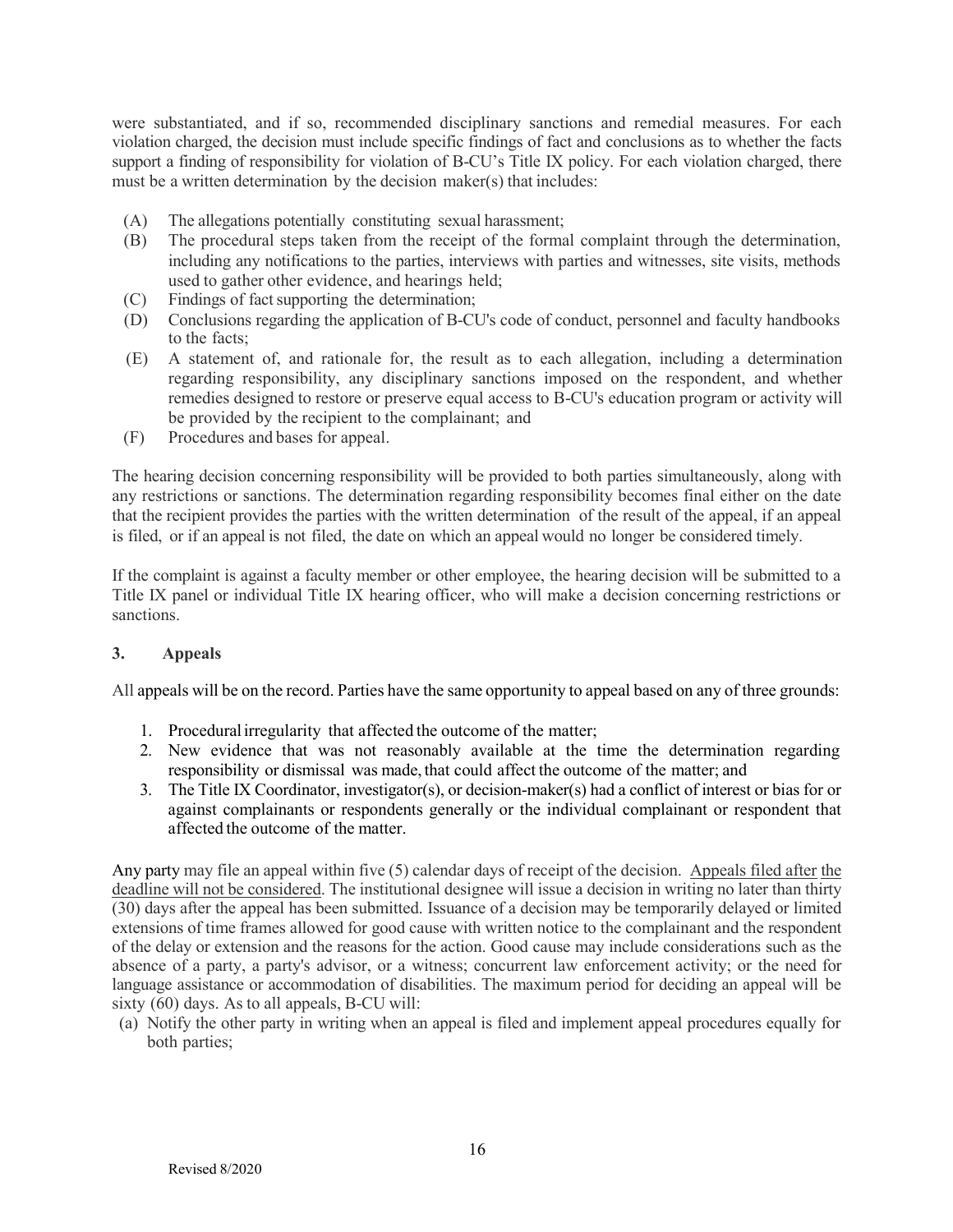- (b) Ensure that the decision-maker(s) for the appeal is not the same person as the decision-maker(s) that reached the determination regarding responsibility or dismissal, the investigator(s), or the Title IX Coordinator;
- (c) Ensure that the decision-maker(s) for the appeal not have a conflict of interest or bias for or against complainants or respondents generally or an individual complainant or respondent;
- (d) Give both parties a reasonable, equal opportunity to submit a written statement in support of, or challenging, the outcome;
- (e) Issue a written decision describing the result of the appeal and the rationale for the result; and
- (f) Provide the written decision simultaneously to both parties.

### **4. Remedies and possible sanctions**

Remedies may include the same individualized services used as "supportive measures"; however, remedies need not be non-disciplinary or non-punitive and need not avoid burdening the respondent. The range of possible disciplinary sanctions B-CU may implement following a determination of responsibility are the sanctions for disciplinary misconduct set forth for faculty, staff, and students in B-CU's codes of conduct and handbooks for faculty, staff and students. This ranges from probation up to and including termination for faculty and staff, and suspension or expulsion for students.

Individualized services must be offered as appropriate to either or both the complainant and respondent involved in an alleged incident of sexual misconduct. If a violation of this policy is proven by a preponderance of the evidence *(i.e.,* that it is more likely than not that sexual harassment occurred), immediate action, including protective measures, will be implemented to end the harassment and prevent its reoccurrence. For students, once a student is found responsible for a sexual misconduct violation, before a sanction is imposed, B-CU should consider: (1) how best to enforce it's Code of Conduct; (2) the impact of separating a student from his or her education; and (3) whether the proposed sanction is a proportionate response to the violation. In all instances, the Title IX Coordinator will follow up and communicate with the complainant at the conclusion of the investigation.

Any sanction imposed on the respondent of sexual assault or harassment that relates directly to the complainant, such as a "no contact" order, transfer to different classes or housing, or a suspension will be disclosed to the complainant. The complainant and respondent will not be notified of the individua l remedies offered or provided other than no-contact orders. In cases of alleged sexual violence, the result of the hearing and any sanction imposed with disclosed to both parties regardless of whether the hearing concludes an assault was committed.

### **F. Training**

Any individual serving as a Title IX Coordinator, investigator, decision-maker, and persons designated by B-CU to facilitate the informal resolution process, must not have a conflict of interest or bias for or against complainants or respondents generally or an individual complainant or respondent. Title IX Coordinators, investigators, decision-makers, and any person who facilitates an informal resolution process, must receive training on the following:

- 1. The definition of sexual harassment in 34 C.F.R. §106.30;
- 2. The scope of the recipient's education programs and activities;
- 3. How to conduct an investigation and grievance process, including hearings, appeals, and informal resolution processes;
- 4. The presumption that the respondent is not responsible for the alleged conduct; and
- 5. How to serve impartially, including by avoiding prejudgment of the facts at issue, conflicts of interest, and bias.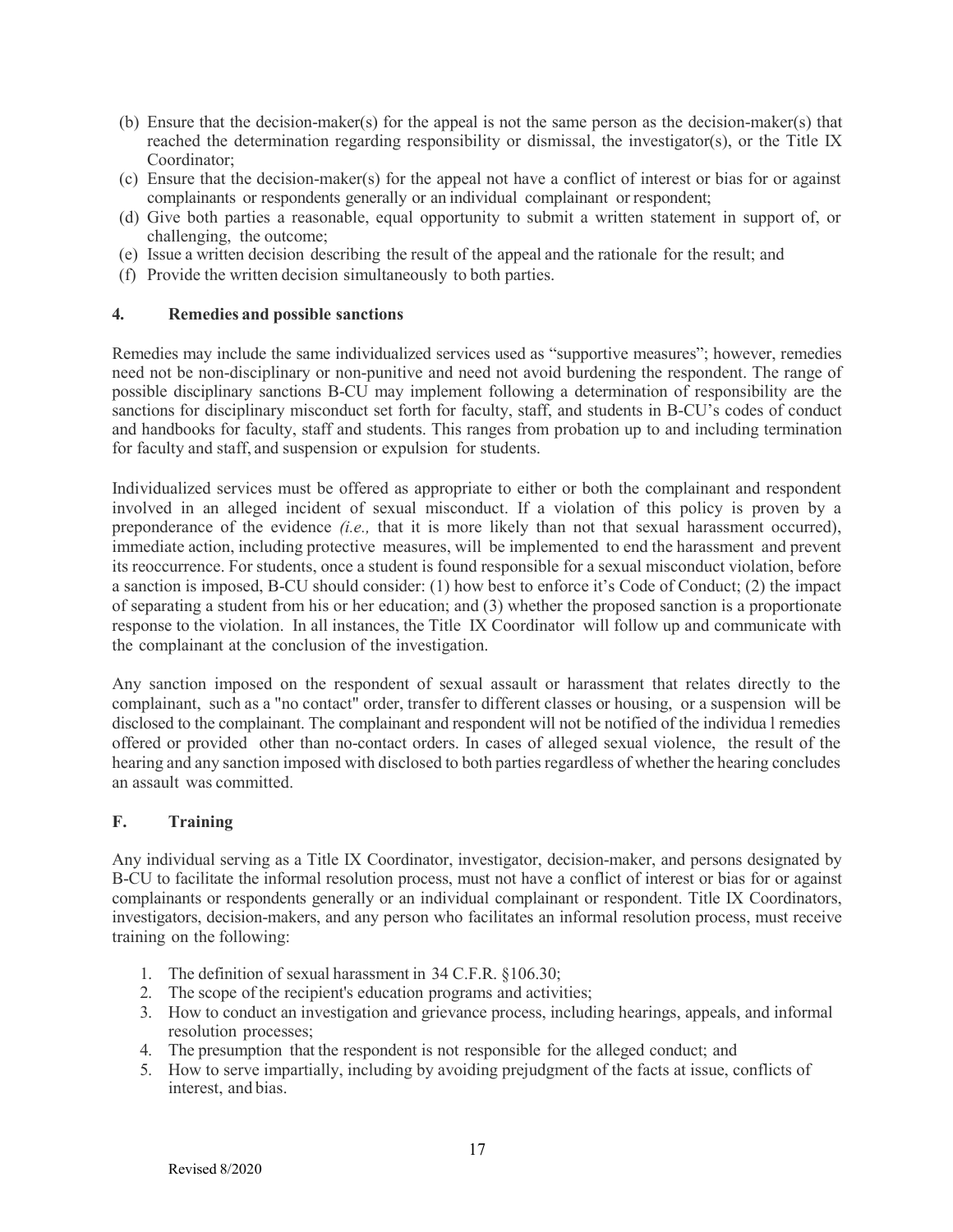Decision-makers must also receive training on:

- 6. Any technology to be used at a live hearing; and
- 7. Issues of relevance of questions and evidence, including when questions and evidence about the complainant's sexual predisposition or prior sexual behavior are not relevant.

All training provided by the Title IX Coordinator must be gender neutral and free of any sex bias or sex stereotyping. Any materials used to train Title IX Coordinators, investigators, decision-makers, and any person who facilitates an informal resolution process must not rely on sex stereotypes and must promote impartial investigations and adjudications of formal complaints of sexual harassment.

### **G. Informal Resolution**

B-C U offers informal resolution processes such as mediation as alternatives to a full investigation and adjudication of the formal complaint. Informal resolution requires that both parties give voluntary, written consent. Informal resolution cannot be used for complaints against employees alleging sexual harassment of students. In addition:

- (a) B-CU will not require the parties to participate in an informal resolution process and will not offer an informal resolution process unless a formal complaint is filed.
- (b) At any time prior to reaching a determination regarding responsibility B-CU may facilitate an informal resolution process, such as mediation, that does not involve a full investigation and adjudication, provided that —
	- (i) The parties receive written notice disclosing the allegations, and the requirements of the informal resolution process, including the circumstances under which it precludes the parties from resuming a formal complaint arising from the same allegations;
	- (ii) Either party has the right to withdraw from informal resolution and resume a grievance process at any time before agreeing to a resolution;
	- (iii) The parties will not be required to work out problems directly with one another and will instead be facilitated by a mediator provided by B-CU.
	- (iv) Informal resolution processes can be used to resolve sexual misconduct cases if both parties agree.
- (c) The parties are free to negotiate the terms of the agreement such as confidentiality and sanctions, and once entered into, the informal resolution agreement becomes binding according to its terms.
- (d) Individuals mediating or facilitating informal resolution must be free from conflicts of interest, bias, and trained to serve impartially.
- (e) Parties must be advised in writing and fully aware of the consequences of choosing informal resolution, including the records that will be maintained, that could or could not be shared, and the possibility of confidentiality requirements as a condition of entering into a final agreement.

The informal resolution process will be resolved within a reasonable period of time and may be temporarily delayed or limited extensions of time frames allowed for good cause with written notice to the complainant and the respondent of the delay or extension and the reasons for the action. Good cause may include considerations such as the absence of a party, a party's advisor, or a witness; concurrent law enforcement activity; or the need for language assistance or accommodation of disabilities.